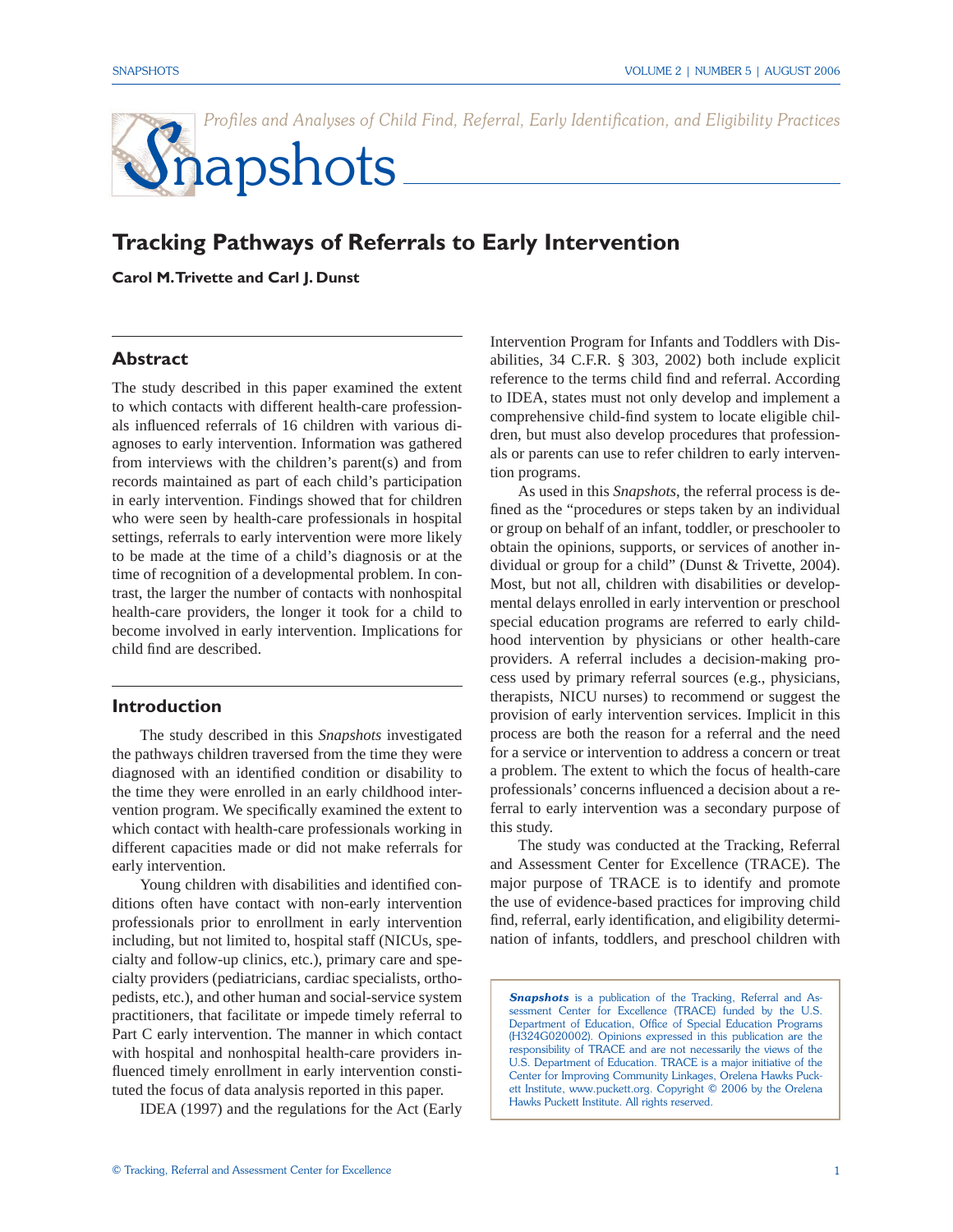disabilities or developmental delays eligible for IDEA Part C early intervention or Part B(619) preschool special education (Dunst & Trivette, 2004; Dunst, Trivette, Appl, & Bagnato, 2004). The study was implemented at the Family, Infant and Preschool Program (FIPP) located in western North Carolina (www.fipp.org). FIPP is an early childhood intervention and family support program serving young children birth to eight years of age (Dunst & Trivette, 2005).

## **Method**

### *Participants*

Sixteen children enrolled in FIPP were the study participants. The children were purposely selected so that they had a wide range of disabilities and identified conditions. Six of the children had a chromosomal abnormality (five with Down syndrome and one with Cornelia de Lange syndrome). Four of the children had identified motor delays (two with cerebral palsy and two with spina bifida). Two of the children had identified developmental delays (one with global delays and one with autism). One child had a cleft palate and another child had visual and hearing impairments. Two of the children were born prematurely and had a number of associated developmental complications.

#### *Data Collection*

Information was obtained from two sources to develop pathway maps that chronicled the events and contacts the children had with professionals from the time of each child's birth to the referral of the children to early intervention. An interview process was used to gather information from the parent most involved in this stage of each child's life. This structured interview process included probes to ensure that parents provided as much detail as possible concerning the professionals with whom they had contact concerning their child's care prior to his or her referral to early intervention. During the interview, parents were asked to recall how they first learned about their child's diagnosis or developmental delay; the names and roles of professionals with whom the family had contact concerning their child; the content of the contact including what referrals, if any, resulted from the contact; and to whom referrals were made.

Information also was obtained through a review of all the records maintained as part of the enrollment process used by FIPP. These records included hospital birth records, records from primary and specialty medical personnel, and assessment and therapeutic reports from individuals and programs the parents encountered prior to enrollment in FIPP. This information was cross-referenced with the information gathered from the parents to ensure the information was as accurate and complete as possible. When neither source included information that was deemed relevant, an attempt was made to obtain the necessary records with the parents' permission.

The information obtained from all sources was used to construct a timeline of events and contacts with different professionals and organizations. In most situations, the timeline began at the child's birth. However, when there was information suspecting or identifying a problem prior to the child's birth, the timeline began earlier. A chronology with dates of contacts, the name and profession of the contact person, and whether a referral to another agency or professional was made as a result of the contact, was developed using the information provided by the parent and abstracted from each child's chart.

Both independent and dependent measures were constructed from the pathways data. The independent variables were the number of contacts each child and family had with: (1) medical personnel from local and regional hospitals (e.g., NICU staff, referral personnel, specialty clinics) and (2) nonhospital medical personnel (e.g., family physician, pediatrician, cardiologist). The dependent variable was the number of days between (a) the time a child was first suspected of or it was known that the child had a disability or developmental concern and (b) the time when the child was actually referred to or enrolled in FIPP. Preliminary analysis indicated that the data for one child had outliers on both independent variables, and another child's data was an outlier on the dependent variable. Data for these two children were not included in the analyses described next.

## **Results**

The number of days between the time a child was identified or suspected of having a disability or identified condition and the time a referral was made to early childhood intervention ranged from 1 to 376 days (*M* = 134,  $SD = 26.60$ ). The number of contacts with hospital staff ranged from 0 to 4 ( $M = 1.80$ ,  $SD = 1.47$ ), and the number of contacts with nonhospital medical personnel ranged from 0 to 5 ( $M = 1.87$ ,  $SD = 1.72$ ).

 The extent to which the number of contacts with hospital and nonhospital medical personnel was associated with differences on the dependent measure was determined by two regression analyses, one for the hospital staff contacts and one for the nonhospital staff contacts. The number of days between the time of identification of a child's disability or condition and the time of referral to early childhood intervention was regressed on the two independent measures, and the results were used to calculate Cohen's *d* effect sizes for the two linear trends. The findings are shown in Figure 1. As can be seen, the more contacts a child had with hospital personnel, the sooner a referral was made to early intervention (ES =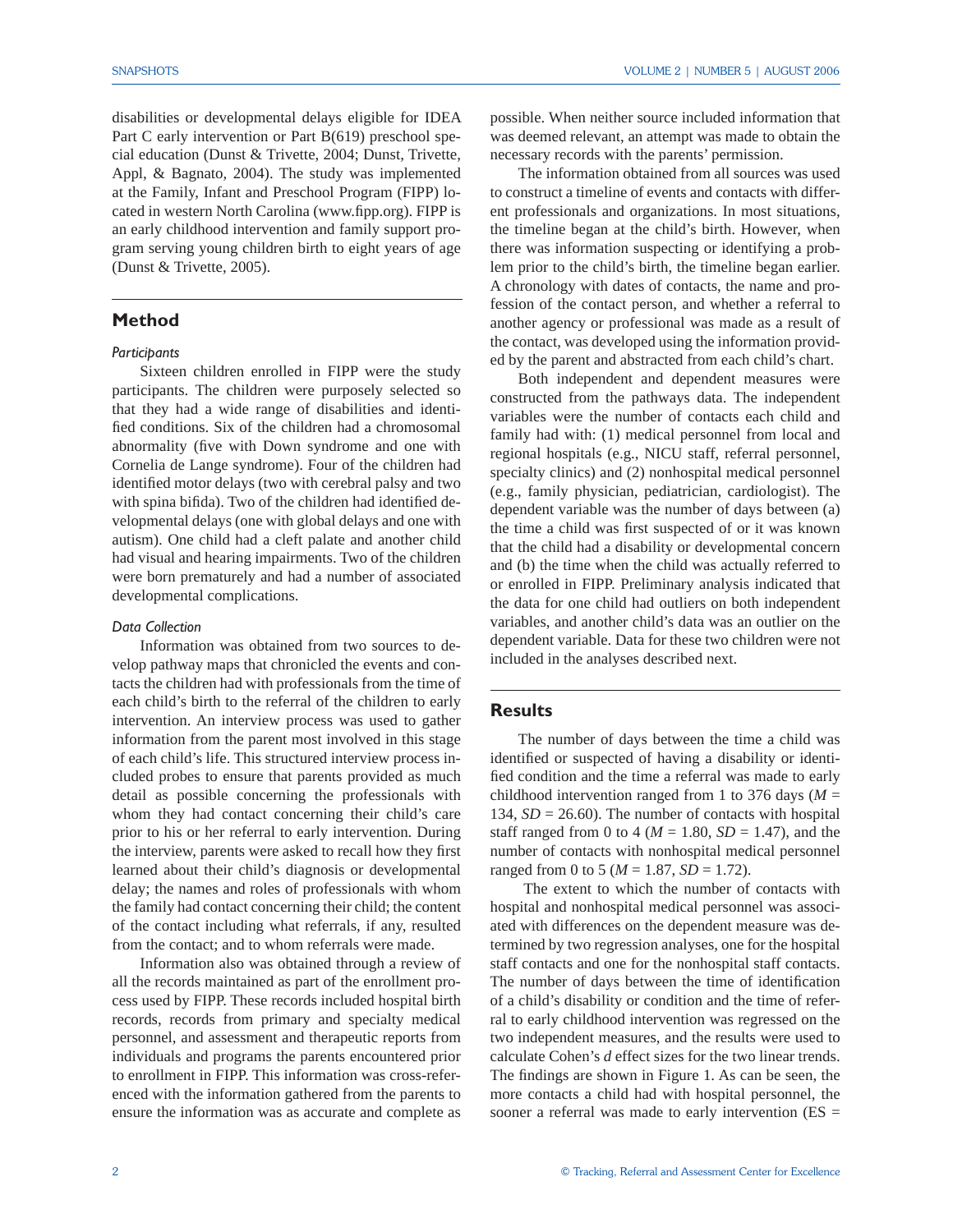

**Figure 1** Linear trends between the number of contacts with hospital staff and nonhospital medical personnel and the number of days until a referral was made to early childhood intervention.

0.77). In contrast, the more contacts a child had with nonhospital medical personnel, the longer it took for a child to be enrolled in early intervention  $(ES = 1.81)$ .

## **Discussion**

The reasons for the divergent results found in this study, although not readily apparent, could be identified by close inspection of the focus of health-care providers' care of the children. Hospital staff tended to focus on disability or development related issues that, by definition, made the children eligible for early intervention. This included, but was not limited to, prematurity, specialty clinics for children with spina bifida, and genetic counseling. In contrast, many of the children seen by nonhospital staff were seen for medical but not disability or developmental reasons (e.g., a child with Down syndrome being treated for a heart condition). In these cases, the children's conditions constituting the focus of attention apparently were not seen as something warranting a referral to early intervention.

A lesson learned at TRACE regarding the conditions under which physicians make or do not make referrals to early intervention is that the focus of attention or concern by health-care providers influences when and to whom referrals are made. If the concern (disability, identified condition, etc.) is one that, at least in part, can be addressed by early intervention program staff, the likelihood that a referral will be made is generally high. In contrast, if the primary focus of attention or concern is a diagnosis that requires medical treatment, even if a child has a condition making him or her eligible for early intervention, the likelihood of a referral to early intervention is low.

Results from a recently completed review of physician referral practices (Dunst & Gorman, 2006), as well as several other research reviews (Faulkner et al., 2003; Grimshaw et al., 2005), indicates that physician referrals are triggered by the condition that is of primary concern, which also influences when and to whom a referral is made. This has at least one important implication for child find practices. Taking the time to understand how primary referral sources "conceptualize" a child's needs can help identify how to focus child find efforts.

## **Acknowledgments**

 Appreciation is extended to Abigail Underwood for typing, Teresa Imfeld for editing, and Kaki Roberts for final layout of the manuscript.

## **References**

- Dunst, C. J., & Gorman, E. (2006). Patterns of physician referrals of children with disabilities and other identified conditions. *Cornerstone*, Manuscript in preparation.
- Dunst, C. J., & Trivette, C. M. (2004). Toward a categorization scheme of child find, referral, early identification and eligibility determination practices. *Tracelines, 1*(2), 1-18. Available at http://www. tracecenter.info/tracelines/tracelines\_vol1\_no2.pdf
- Dunst, C. J., & Trivette, C. M. (2005). *Measuring and evaluating family support program quality* (Winterberry Press Monograph Series). Asheville, NC: Winterberry Press.
- Dunst, C. J., Trivette, C. M., Appl, D. J., & Bagnato, S. J. (2004). Framework for investigating child find, referral, early identification, and eligibility determination practices. *Tracelines, 1*(1), 1-11. Available at http://www.tracecenter.info/tracelines/tracelines\_ vol1\_no1.pdf
- Early Intervention Program for Infants and Toddlers with Disabilities, 34 C.F.R. § 303 (2002).
- Faulkner, A., Mills, N., Bainton, D., Baxter, K., Kinnersley, P., Peters, T. J., & Sharp, D. (2003). A systematic review of the effect of primary care-based service innovations on quality and patterns of referral to specialist secondary care. *British Journal of General Practice, 53*, 878-884.
- Grimshaw, J. M., Winkens, R. A. G., Shirran, L., Cunningham, C., Mayhew, A., Thomas, R., & Fraser, C. (2005). Interventions to improve outpatient referrals from primary care to secondary care (Review). *Cochrane Database of Sytematic Reviews*, Issue 4. Art. No. CD005471.

## **Authors**

 Carol M. Trivette, Ph.D., is Co-Principal Investigator of the Tracking, Referral, and Assessment Center for Excellence (TRACE) and Research Scientist at the